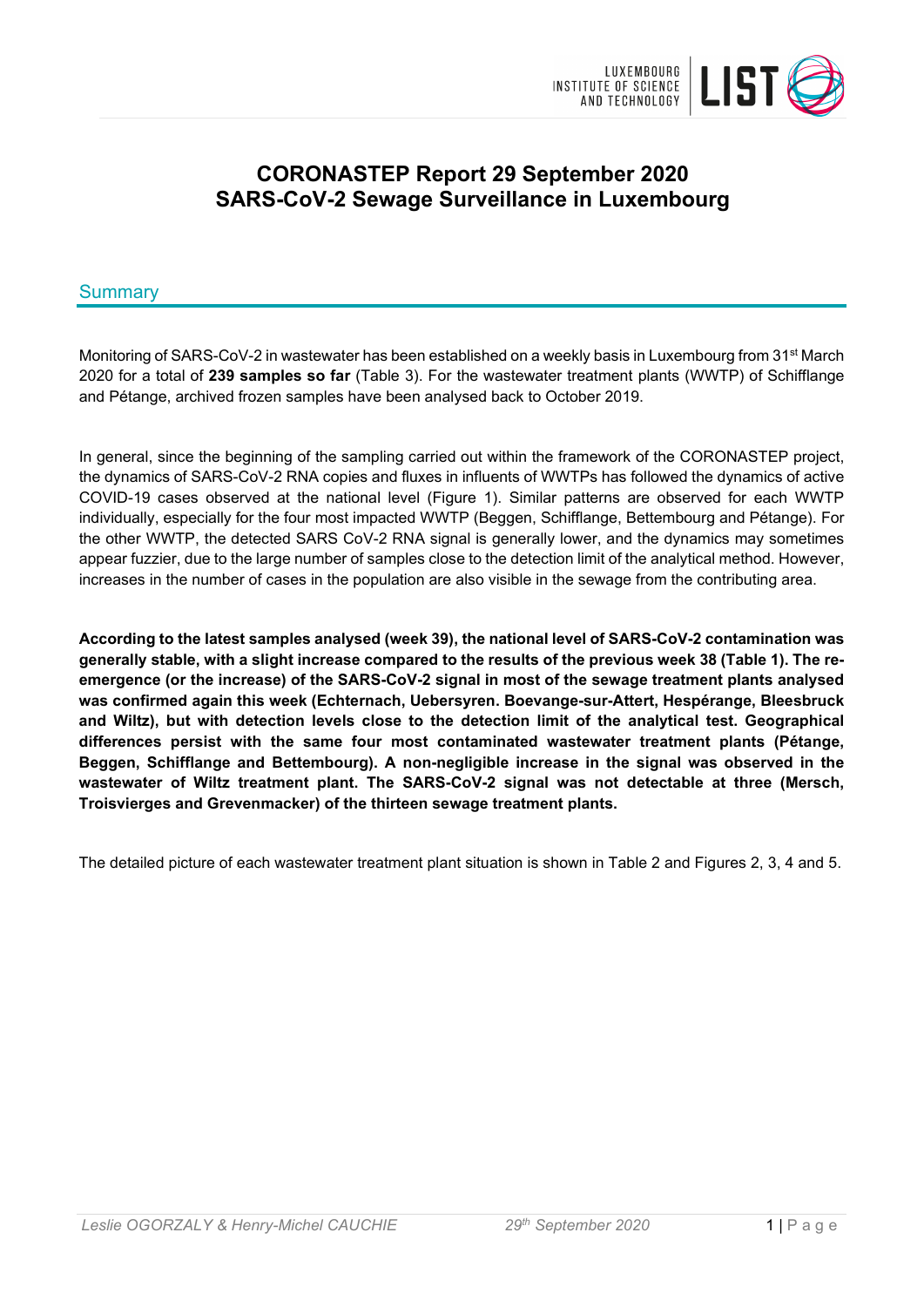

*Table 1 – National level of SARS-CoV-2 contamination of wastewaters in Luxembourg.*



*Dark green: negative samples for SARS-CoV-2 gene E (-), Green to red: positive samples for SARS-CoV-2 gene E. The intensity of the color is related to the national SARS-CoV-2 flux (RNA copies / day / 100 000 equivalent inhabitants).*

| Year                                          |            |                | 2019        |                                               |                                             |                    |   |                  |             |                  |                                    |             |                         |                                         |                                  |                       |                            |                                 |             | 2020                       |                       |                           |                         |                                     |           |                  |               |                  |                   |                   |              |            |            |            |
|-----------------------------------------------|------------|----------------|-------------|-----------------------------------------------|---------------------------------------------|--------------------|---|------------------|-------------|------------------|------------------------------------|-------------|-------------------------|-----------------------------------------|----------------------------------|-----------------------|----------------------------|---------------------------------|-------------|----------------------------|-----------------------|---------------------------|-------------------------|-------------------------------------|-----------|------------------|---------------|------------------|-------------------|-------------------|--------------|------------|------------|------------|
| Week                                          | 41<br>Week | ᠬ<br>↤<br>Week | ٩<br>亩<br>Š | $\overline{\phantom{0}}$<br>Ľ٥<br>읫<br>ω<br>∢ | m<br>≚<br>$\overline{\mathbf{v}}$<br>ω<br>≤ | ∼<br>즺<br>$\omega$ | ᡡ | ↽<br>⊣<br>싃<br>╯ | ◅<br>⊣<br>⋇ | L<br>↽<br>⋇<br>< | G<br>$\overline{\phantom{0}}$<br>⋇ | −<br>싶<br>Œ | $\infty$<br>e<br>싃<br>ω | ഗ<br>$\overline{\phantom{0}}$<br>싃<br>Œ | $\circ$<br>$\sim$<br>읫<br>Φ<br>2 | ↽<br>$\sim$<br>싊<br>ω | $\sim$<br>$\sim$<br>ă<br>ى | $\sim$<br>$\sim$<br>ă<br>ω<br>≤ | ↤<br>싊<br>c | "<br>$\sim$<br>ă<br>ω<br>⊲ | 6<br>$\sim$<br>ă<br>c | $\sim$<br><u>eek</u><br>c | $\infty$<br>N<br>ă<br>Φ | თ<br>$\scriptstyle\sim$<br>eek<br>₿ | ႙<br>Week | ಸ<br>싃<br>c<br>≋ | 52<br>ă<br>۷e | ဣ<br>畜<br>Φ<br>℥ | 24<br>싊<br>ω<br>₹ | 55<br>ă<br>Φ<br>≋ | 36<br>싃<br>Š | 57<br>Week | 38<br>Week | 39<br>Week |
| <b>National</b><br>Contami<br>nation<br>Level |            | -              | -           | -                                             | -                                           |                    |   |                  |             |                  |                                    |             |                         |                                         |                                  |                       |                            |                                 | -           |                            |                       |                           |                         |                                     |           |                  |               |                  |                   |                   |              |            |            |            |

*Figure 1 – RT-qPCR quantification time-course monitoring of SARS-CoV-2 (E gene) in Luxembourgish wastewater samples from March to September 2020. Grey squares: daily-confirmed cases for Luxembourgish residents (https://data.public.lu/fr/datasets/donnees-covid19/), dots: cumulative SARS-CoV-2 flux (RNA copies / day / 100 000 equivalent inhabitants).*



Luxembourg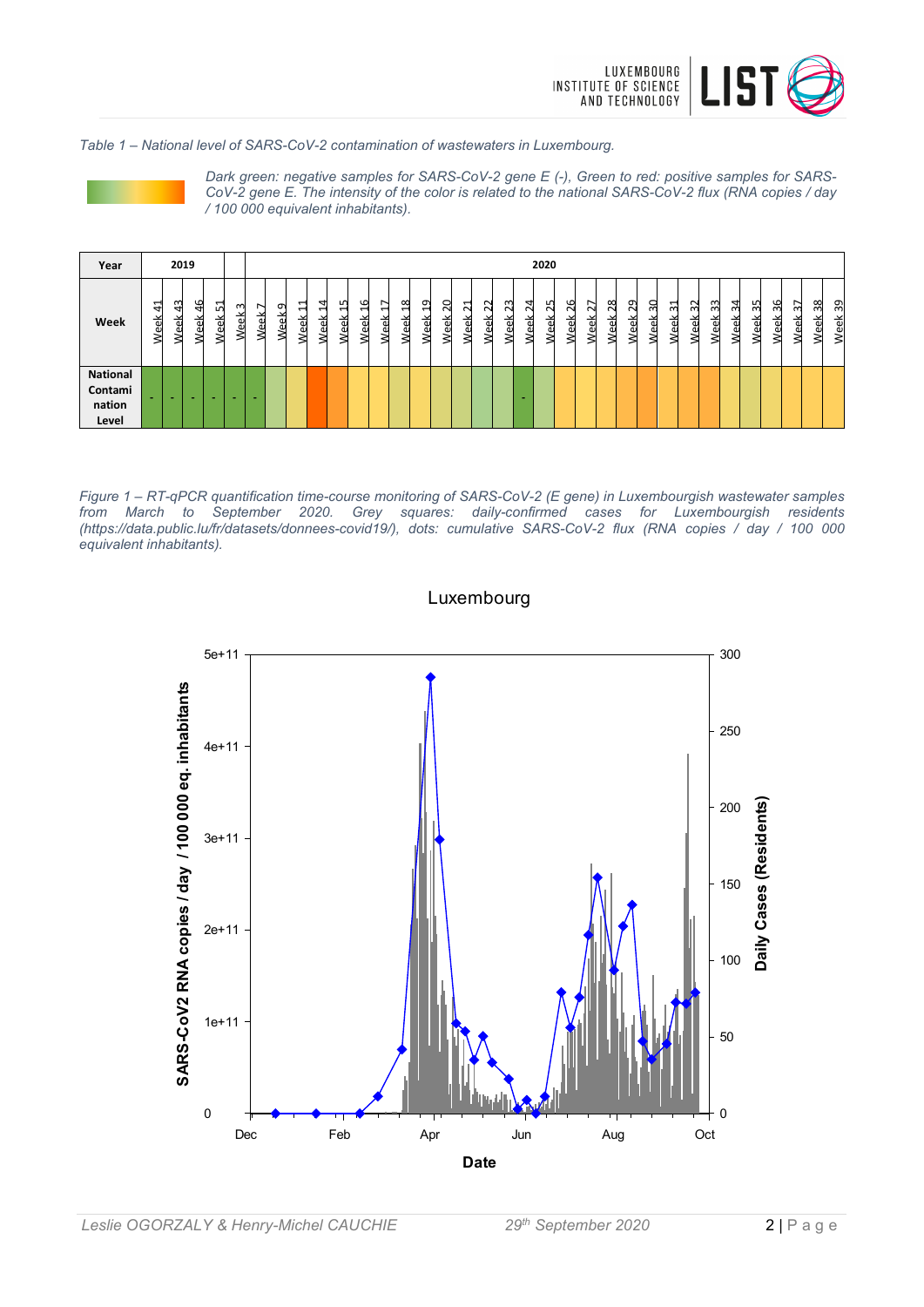

*Table 2 - Level of SARS-CoV-2 contamination of each analyzed wastewater treatment plant in Luxembourg. BEG: Beggen, BET: Bettembourg, SCH: Schifflange, BLE: Bleesbruck, MER: Mersch, PET: Pétange, HES: Hespèrange, ECG: Echternach, UEB: Uebersyren, GRE: Grevenmacker, TRO: Troisvierges, BOE: Boevange sur Attert, WIL: Wiltz*



*Dark green: negative samples for SARS-CoV-2 gene E (-), Green to red: positive samples for SARS-CoV-2 gene E. The intensity of the color is related to the RT-qPCR signal (Ct values)*

|             | 2019                   |            |            |                        |        | 2020   |        |         |         |            |                       |                        |                 |                |            |                         |            |         |         |            |            |            |            |            |             |            |            |          |         |            |            |            |            |            |
|-------------|------------------------|------------|------------|------------------------|--------|--------|--------|---------|---------|------------|-----------------------|------------------------|-----------------|----------------|------------|-------------------------|------------|---------|---------|------------|------------|------------|------------|------------|-------------|------------|------------|----------|---------|------------|------------|------------|------------|------------|
|             |                        |            |            | <b>Before 1st case</b> |        |        |        |         |         |            | Before 1st case       |                        |                 |                |            |                         |            |         |         |            |            |            |            |            |             |            |            | 2nd wave |         |            |            |            |            |            |
| <b>WWTP</b> | $\overline{4}$<br>Week | 43<br>Week | 46<br>Week | 51<br>Week             | Week 3 | Week 7 | Week 9 | Week 11 | Week 14 | 15<br>Week | $\frac{9}{2}$<br>Week | $\overline{1}$<br>Week | $^{28}$<br>Week | $^{9}$<br>Week | 20<br>Week | $\overline{21}$<br>Week | 22<br>Week | Week 23 | Week 24 | 25<br>Week | 26<br>Week | 27<br>Week | 28<br>Week | 29<br>Week | 30<br>Week. | 31<br>Week | 32<br>Week | Week 33  | Week 34 | 35<br>Week | 36<br>Week | 57<br>Week | 38<br>Week | 39<br>Week |
| <b>BEG</b>  |                        |            |            |                        |        |        |        |         |         |            |                       |                        |                 |                |            |                         |            |         |         |            |            |            |            |            |             |            |            |          |         |            |            |            |            |            |
| <b>BET</b>  |                        |            |            |                        |        |        |        |         |         |            |                       |                        |                 |                |            |                         |            |         |         |            |            |            |            |            |             |            |            |          |         |            |            |            |            |            |
| <b>SCH</b>  |                        |            |            |                        |        |        |        |         |         |            |                       |                        |                 |                |            |                         |            |         |         |            |            |            |            |            |             |            |            |          |         |            |            |            |            |            |
| <b>BLE</b>  |                        |            |            |                        |        |        |        |         |         |            |                       |                        |                 |                |            |                         |            |         |         |            |            |            |            |            |             |            |            |          |         |            |            |            |            |            |
| <b>MER</b>  |                        |            |            |                        |        |        |        |         |         |            |                       |                        |                 |                |            |                         |            |         |         |            |            |            |            |            |             |            |            |          |         |            |            |            |            |            |
| <b>PET</b>  |                        |            |            |                        |        |        |        |         |         |            |                       |                        |                 |                |            |                         |            |         |         |            |            |            |            |            |             |            |            |          |         |            |            |            |            |            |
| <b>HES</b>  |                        |            |            |                        |        |        |        |         |         |            |                       |                        |                 |                |            |                         |            |         |         |            |            |            |            |            |             |            |            |          |         |            |            |            |            |            |
| <b>ECH</b>  |                        |            |            |                        |        |        |        |         |         |            |                       |                        |                 |                |            |                         |            |         |         |            |            |            |            |            |             |            |            |          |         |            |            |            |            |            |
| <b>UEB</b>  |                        |            |            |                        |        |        |        |         |         |            |                       |                        |                 |                |            |                         |            |         |         |            |            |            |            |            |             |            |            |          |         |            |            |            |            |            |
| <b>GRE</b>  |                        |            |            |                        |        |        |        |         |         |            |                       |                        |                 |                |            |                         |            |         |         |            |            |            |            |            |             |            |            |          |         |            |            |            |            |            |
| <b>TRO</b>  |                        |            |            |                        |        |        |        |         |         |            |                       |                        |                 |                |            |                         |            |         |         |            |            |            |            |            |             |            |            |          |         |            |            |            |            |            |
| <b>BOE</b>  |                        |            |            |                        |        |        |        |         |         |            |                       |                        |                 |                |            |                         |            |         |         |            |            |            |            |            |             |            |            |          |         |            |            |            |            |            |
| <b>WIL</b>  |                        |            |            |                        |        |        |        |         |         |            |                       |                        |                 |                |            |                         |            |         |         |            |            |            |            |            |             |            |            |          |         |            |            |            |            |            |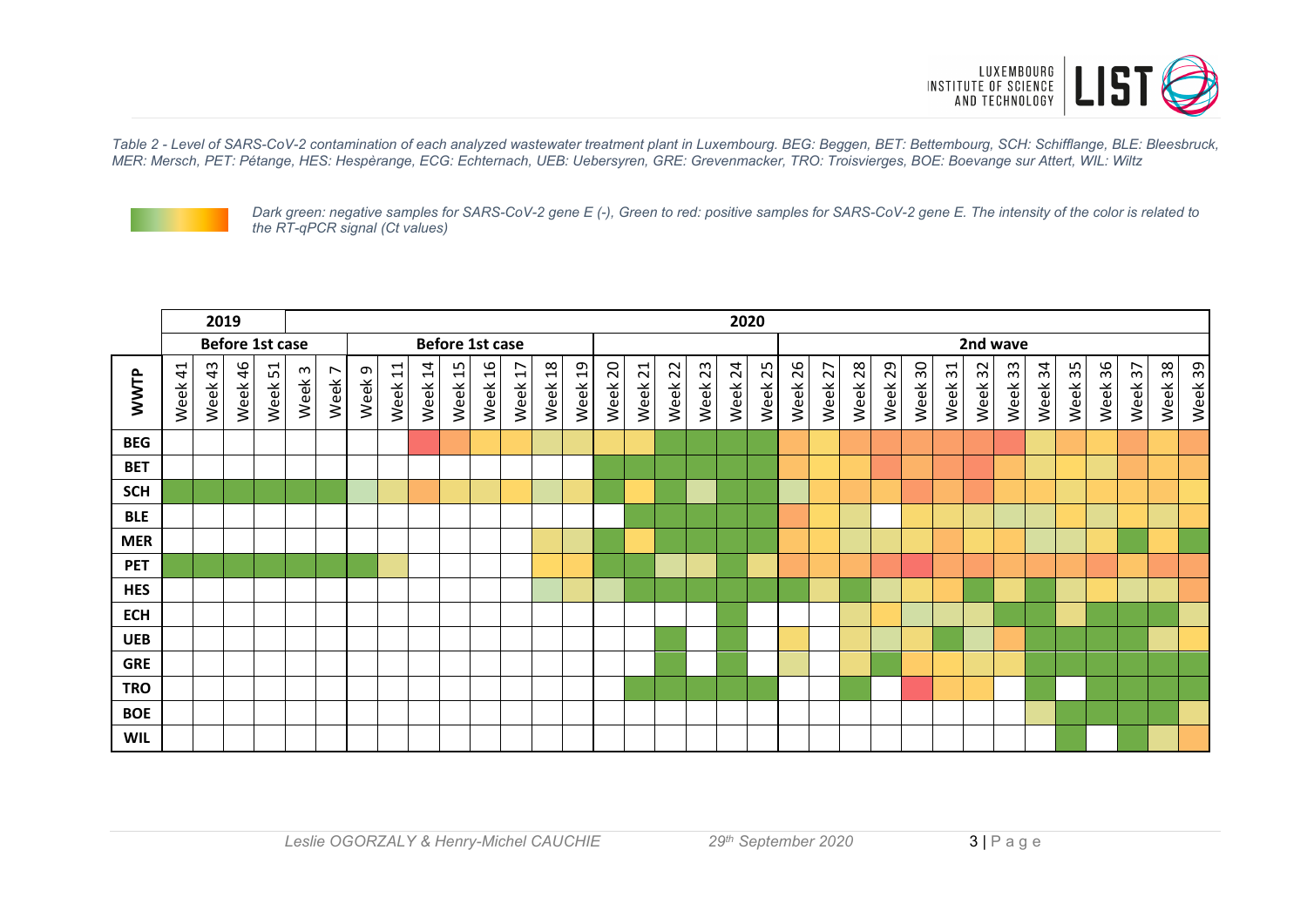











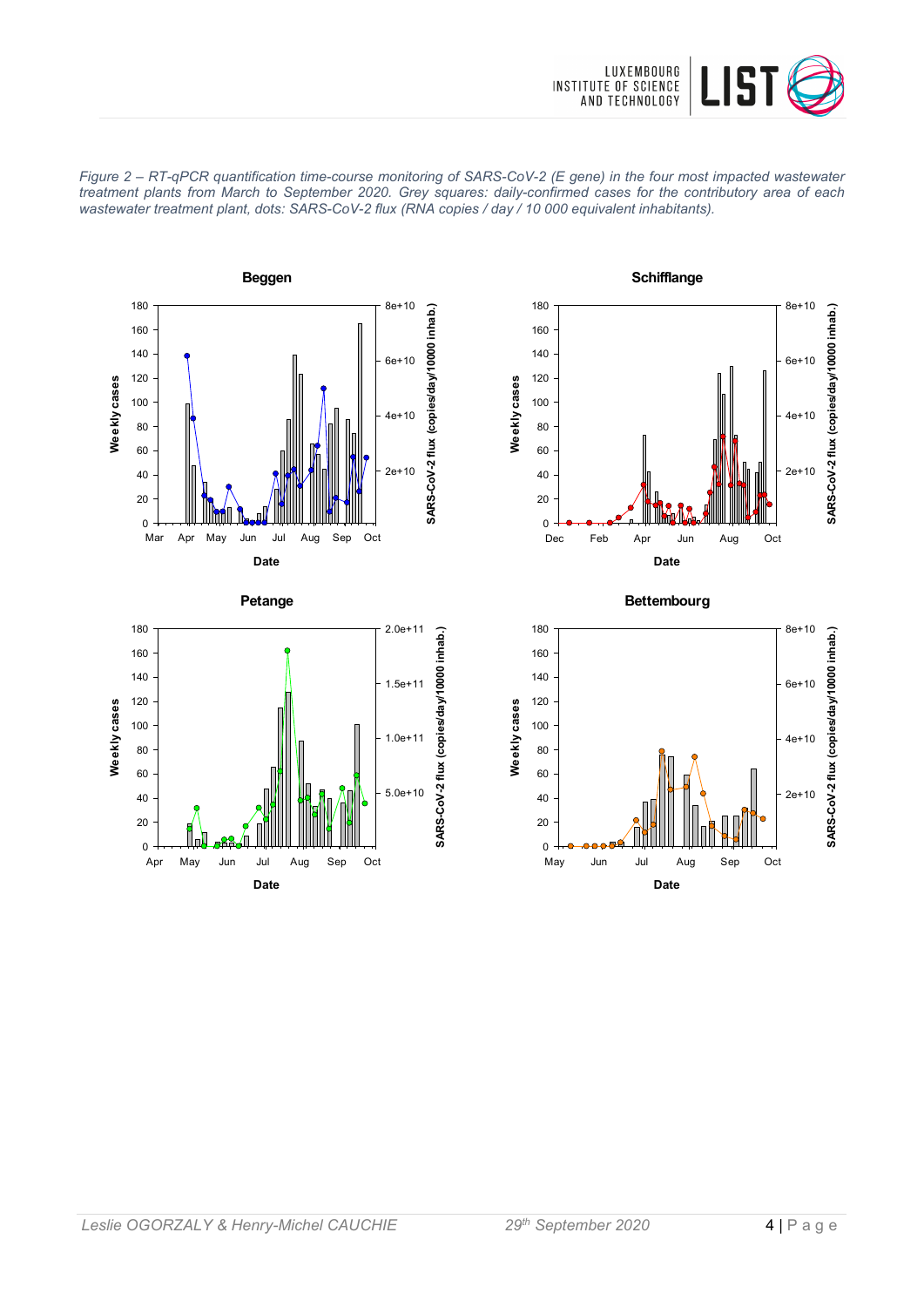

*Figure 3 – RT-qPCR quantification time-course monitoring of SARS-CoV-2 (E gene) in Hespérange, Mersch and Boevange-sur-Attert wastewater treatment plants from March to September 2020. Grey squares: daily-confirmed cases for the contributory area of each wastewater treatment plant, dots: SARS-CoV-2 flux (RNA copies / day / 10 000 equivalent inhabitants).*







**Boevange-sur-Attert**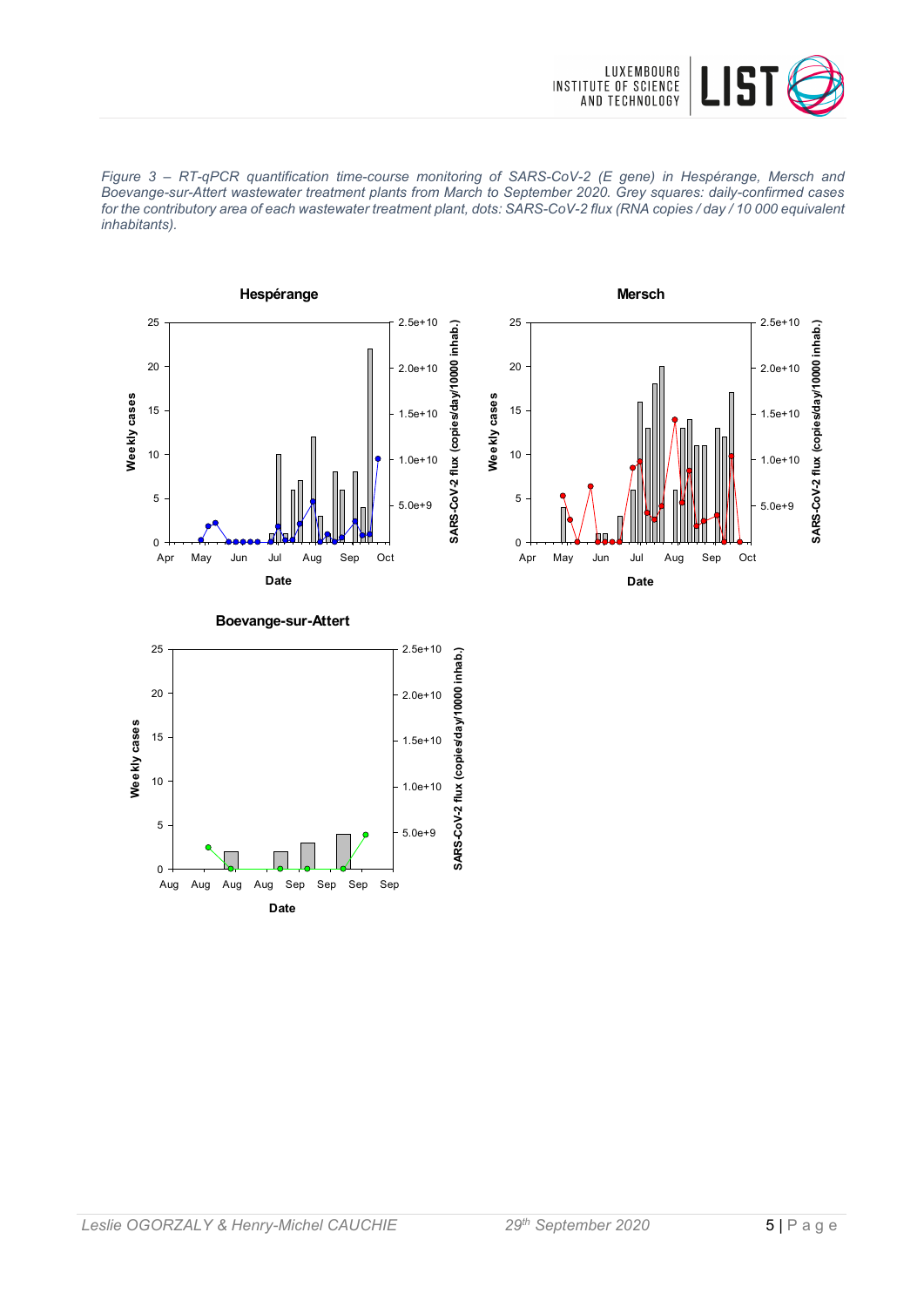









*Leslie OGORZALY & Henry-Michel CAUCHIE 29th September 2020* 6 | Page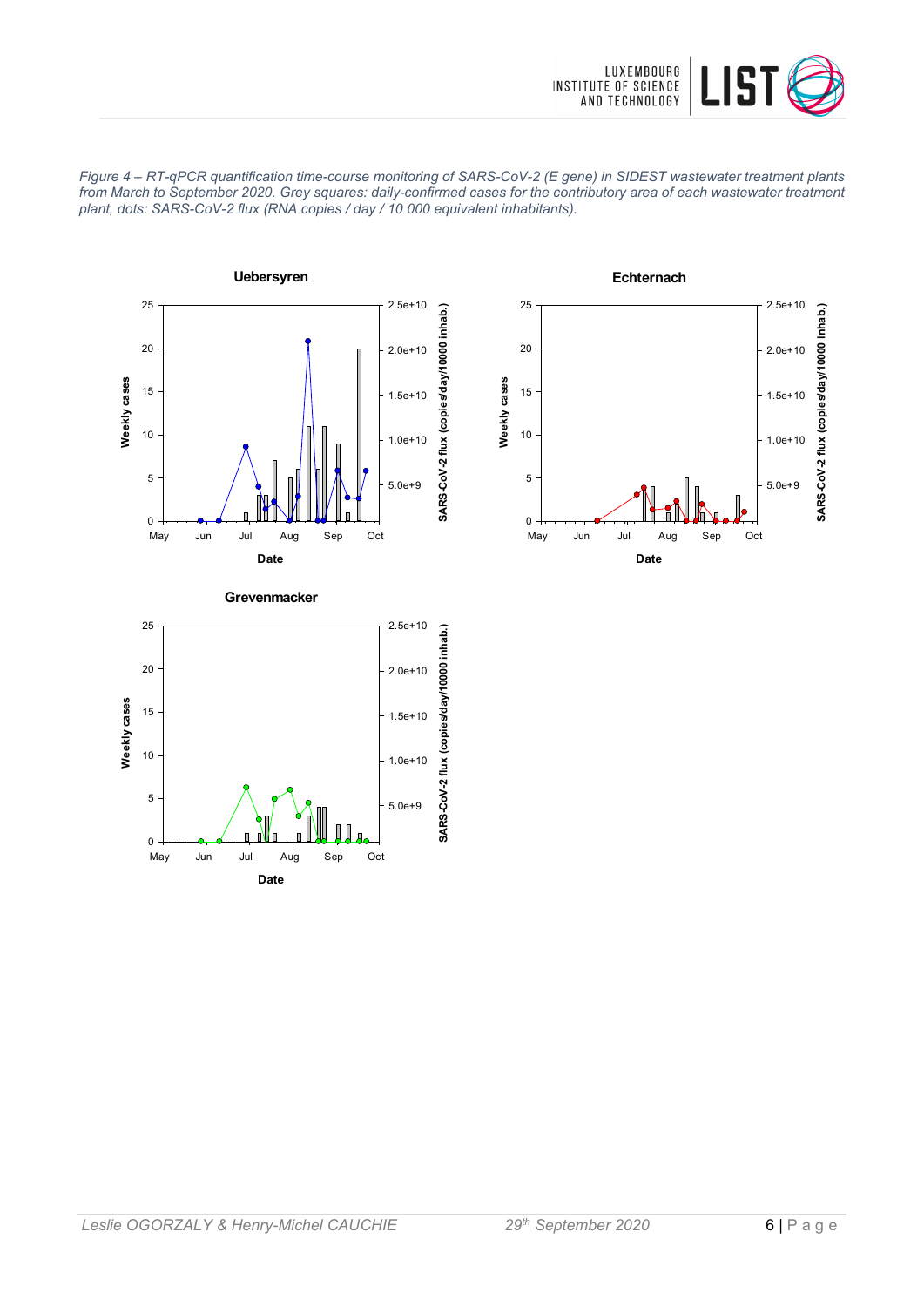





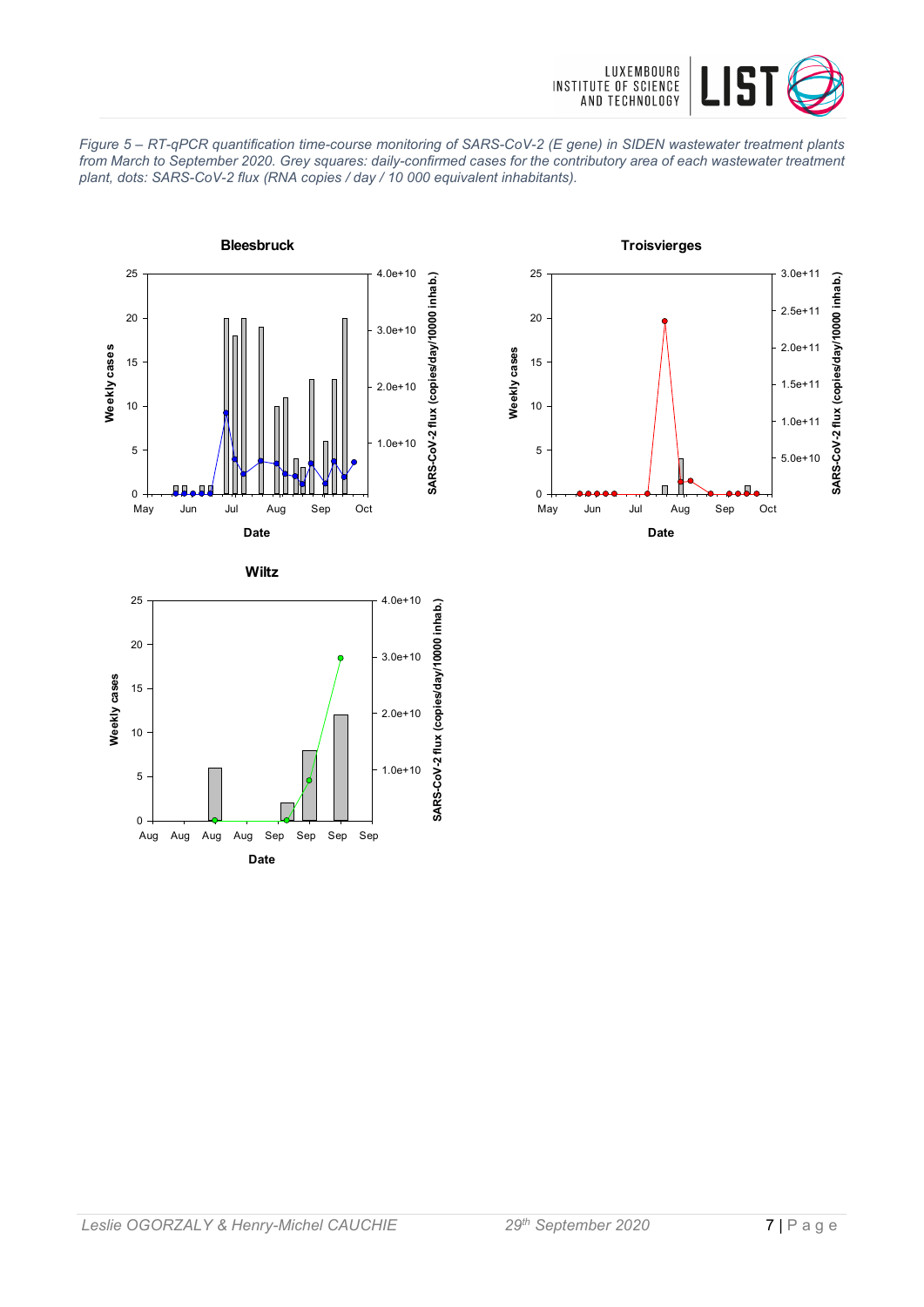

#### *Table 3- Timing of sewage sampling*

|                                      |                                                  |                          |              |                  |                                     |                   |                |                           |                |                           |                           |                 |                        |            |                         |                        |              |              | 2020                      |            |                           |                           |         |                                  |                           |                           |              |                           |                           |              |            |              |                           |               |
|--------------------------------------|--------------------------------------------------|--------------------------|--------------|------------------|-------------------------------------|-------------------|----------------|---------------------------|----------------|---------------------------|---------------------------|-----------------|------------------------|------------|-------------------------|------------------------|--------------|--------------|---------------------------|------------|---------------------------|---------------------------|---------|----------------------------------|---------------------------|---------------------------|--------------|---------------------------|---------------------------|--------------|------------|--------------|---------------------------|---------------|
| Wastewater<br><b>Treatment Plant</b> | Nominal capacity<br>(eq. inhabitants)<br>Nominal | Inhabitants<br>connected | 2019         | $\omega$<br>Week | $\overline{ }$<br>Week <sup>'</sup> | Week <sub>9</sub> | 11<br>Week     | $\overline{1}$<br>Week    | 15<br>Week     | 16<br>Week                | $\overline{17}$<br>Week   | $^{28}$<br>Week | $\overline{a}$<br>Week | 20<br>Week | $\overline{21}$<br>Week | $\overline{2}$<br>Week | 23<br>Week   | 24<br>Week   | 25<br>Week                | 26<br>Week | 27<br>Week                | 28<br>Week                | Week 29 | $\overline{\phantom{0}}$<br>Week | 31<br>Week                | 32<br>Week                | 33<br>Week   | $\mathfrak{L}$<br>Week    | 35<br>Week                | 36<br>Week   | 57<br>Week | 38<br>Week   | 39<br>Week                | Total samples |
| Beggen                               | 210000                                           | 139731                   |              |                  |                                     |                   |                | $\mathsf{x}$              | X              | $\mathsf{x}$              | X                         | X               | x                      | x          | X                       | $\mathsf{x}$           | X            | $\mathsf{x}$ | $\mathsf{x}$              | x          | X                         | $\boldsymbol{\mathsf{x}}$ | x       | x                                | х                         | $\mathsf{x}$              | $\mathsf{x}$ | $\boldsymbol{\mathsf{x}}$ | $\boldsymbol{\mathsf{x}}$ | X            | X          | X            | x                         | 26            |
| Bettembourg                          | 95000                                            | 53606                    |              |                  |                                     |                   |                |                           |                |                           |                           |                 |                        | x          | X                       | X                      | x            | $\mathsf{x}$ | X                         | x          | x                         | X                         | x       | x                                | х                         | $\mathsf{x}$              | x            | X                         | X                         | X            | x          | X            | x                         | 20            |
| Schifflange                          | 90000                                            | 68143                    | $\mathsf{x}$ | X                | x                                   | x                 | $\mathsf{x}$   | $\boldsymbol{\mathsf{x}}$ | x              | $\boldsymbol{\mathsf{x}}$ | $\boldsymbol{\mathsf{x}}$ | x               | x                      | X          | X                       | $\mathsf{x}$           | X            | $\mathsf{x}$ | $\boldsymbol{\mathsf{x}}$ | x          | $\pmb{\times}$            | $\boldsymbol{\mathsf{x}}$ | x       | x                                | x                         | X                         | x            | $\boldsymbol{\mathsf{x}}$ | $\boldsymbol{\mathsf{x}}$ | X            | X          | $\mathsf{x}$ | x                         | 34            |
| Bleesbrück                           | 80000                                            | 30930                    |              |                  |                                     |                   |                |                           |                |                           |                           |                 |                        |            | $\mathsf{x}$            | x                      | $\mathsf{x}$ | X            | $\boldsymbol{\mathsf{x}}$ | x          | $\boldsymbol{x}$          | $\boldsymbol{\mathsf{x}}$ |         | x                                | X                         | X                         | x            | $\boldsymbol{\mathsf{x}}$ | X                         | X            | x          | X            | x                         | 18            |
| Mersch                               | 70000                                            | 30473                    |              |                  |                                     |                   |                |                           |                |                           |                           | x               | x                      | x          | X                       | X                      | X            | x            | X                         | x          | X                         | $\boldsymbol{\mathsf{x}}$ | x       | X                                | X                         | X                         | X            | X                         | X                         | X            | X          | X            | x                         | 22            |
| Pétange                              | 50000                                            | 59481                    | $\mathsf{x}$ | $\mathsf{x}$     | x                                   | X                 | $\mathsf{x}$   |                           |                |                           |                           | $\mathsf{x}$    | x                      | X          | $\mathsf{x}$            | $\mathsf{x}$           | $\mathsf{x}$ | $\mathsf{x}$ | $\mathsf{x}$              | X          | $\boldsymbol{\mathsf{x}}$ | $\mathsf{x}$              | x       | X                                | $\boldsymbol{\mathsf{x}}$ | $\mathsf{x}$              | x            | $\boldsymbol{\mathsf{x}}$ | $\mathsf{x}$              | $\mathsf{x}$ | X          | X            | $\boldsymbol{\mathsf{x}}$ | 30            |
| Hesperange                           | 36000                                            | 15479                    |              |                  |                                     |                   |                |                           |                |                           |                           | x               | x                      | x          | X                       | X                      | X            | x            | X                         | x          | $\boldsymbol{\mathsf{x}}$ | $\mathsf{x}$              | x       | X                                | x                         | $\boldsymbol{\mathsf{x}}$ | X            | $\boldsymbol{\mathsf{x}}$ | $\boldsymbol{\mathsf{x}}$ | X            | X          | $\mathsf{x}$ | x                         | 22            |
| Echternach                           | 36000                                            | 7499                     |              |                  |                                     |                   |                |                           |                |                           |                           |                 |                        |            |                         |                        |              | x            |                           |            |                           | $\mathsf{x}$              | x       | X                                | х                         | X                         | x            | $\mathsf{x}$              | $\boldsymbol{\mathsf{x}}$ | X            | X          | X            | x                         | 13            |
| Uebersyren                           | 35000                                            | 18600                    |              |                  |                                     |                   |                |                           |                |                           |                           |                 |                        |            |                         | X                      |              | x            |                           | x          |                           | $\mathsf{x}$              | x       | x                                | $\mathsf{x}$              | $\mathsf{x}$              | X            | $\boldsymbol{\mathsf{x}}$ | $\boldsymbol{\mathsf{x}}$ | X            | x          | X            | x                         | 15            |
| Grevenmacher                         | 47000                                            | 9835                     |              |                  |                                     |                   |                |                           |                |                           |                           |                 |                        |            |                         | X                      |              | x            |                           | X          |                           | $\mathsf{x}$              | x       | x                                | х                         | X                         | $\mathsf{x}$ | $\boldsymbol{\mathsf{x}}$ | $\mathsf{x}$              | X            | X          | X            | x                         | 16            |
| Troisvierges                         | 5000                                             | 3411                     |              |                  |                                     |                   |                |                           |                |                           |                           |                 |                        |            | X                       | X                      | X            | X            | $\boldsymbol{\mathsf{x}}$ |            |                           | $\boldsymbol{\mathsf{x}}$ |         | x                                | х                         | X                         |              | X                         |                           | X            | x          | X            | X                         | 14            |
| Boevange / Attert                    | 15000                                            | 1170                     |              |                  |                                     |                   |                |                           |                |                           |                           |                 |                        |            |                         |                        |              |              |                           |            |                           |                           |         |                                  |                           |                           |              | $\boldsymbol{\mathsf{x}}$ | X                         | X            | X          | $\mathsf{x}$ | x                         | 6             |
| Wiltz                                | 16500                                            | 6944                     |              |                  |                                     |                   |                |                           |                |                           |                           |                 |                        |            |                         |                        |              |              |                           |            |                           |                           |         |                                  |                           |                           |              |                           | x                         |              | x          | X            | x                         | 4             |
| <b>Total</b>                         | 785500                                           | 445302                   | 8            | $\overline{2}$   | $\overline{2}$                      | $\overline{2}$    | $\overline{2}$ | $\overline{2}$            | $\overline{2}$ | $\overline{2}$            | $\overline{2}$            | 5               | 5                      | 6          | 8                       | 10                     | 8            | 11           | 8                         | 9          | $\overline{7}$            | 11                        | 9       | 11                               | 11                        | 11                        | 10           | 12                        | 12                        | 12           | 13         | 13           | 13                        | 239           |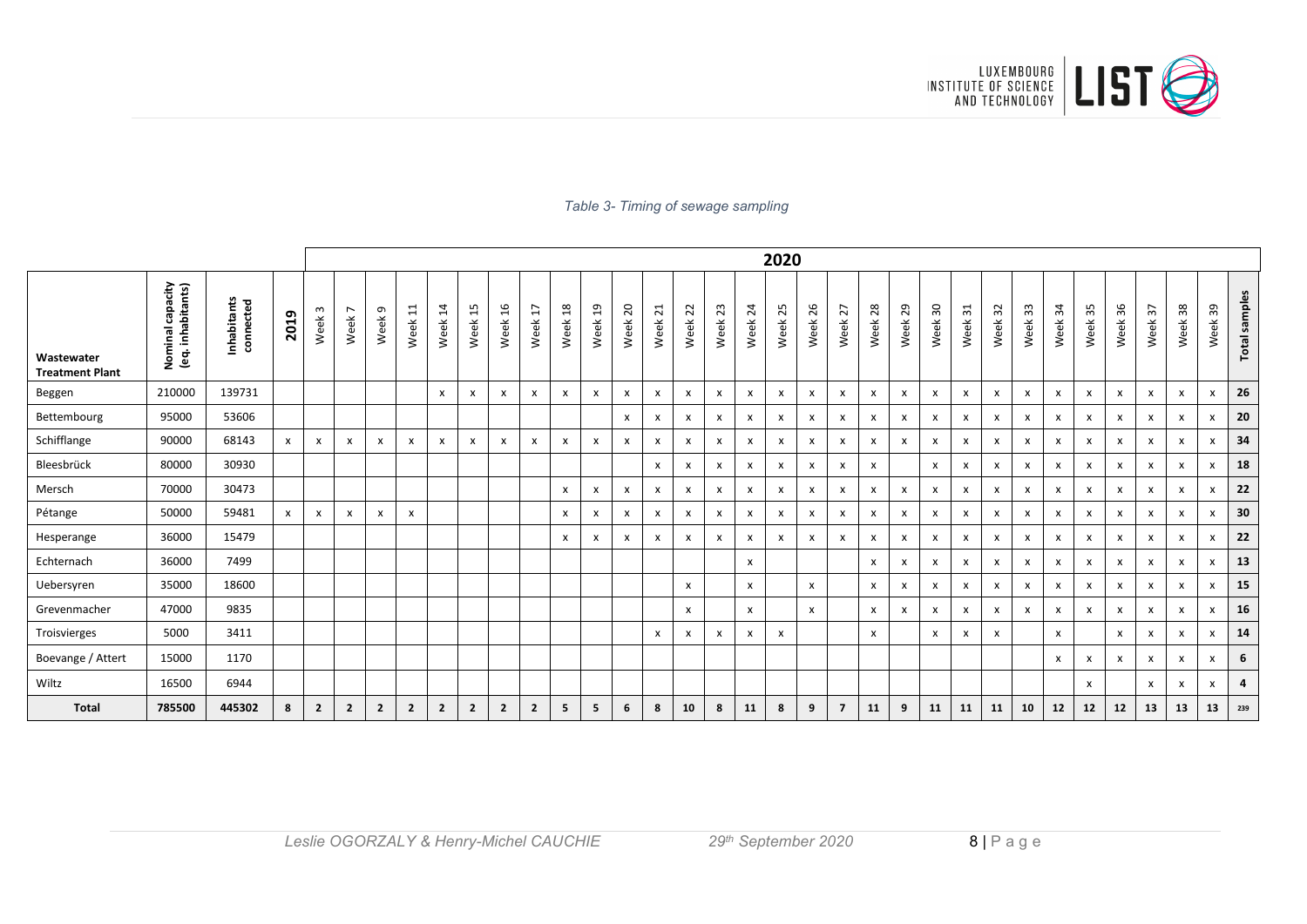# Materials and Methods



#### **Sewage samples**

From March to September 2020, up to thirteen WWTPs were sampled at the inlet of the plant according to the planning presented in Table 2. The operators of the WWTPs sampled a 24-h composite sample of 96 samples according to your own sampling procedure. Composite sample was stored at 4°C until sample processing.

#### **Sample processing**

The samples were transported to the laboratory at 4°C and viral RNA was isolated on the day of sampling. Larger particles (debris, bacteria) were removed from the samples by pelleting using centrifugation at 2,400 x g for 20 min at 4°C. A volume of 120 mL of supernatant was filtered through Amicon® Plus-15 centrifugal ultrafilter with a cut-off of 10 kDa (Millipore) by centrifugation at 3,220 x g for 25 min at 4°C. The resulting concentrate was collected and 140 µL of each concentrate was then processed to extract viral RNA using the QIAamp Viral RNA mini kit (Qiagen) according to the manufacturer's protocol. Elution of RNA was done in 60 μL of elution buffer.

#### **Real-time One-Step RT-PCR**

Samples are screened for the presence of *Sarbecovirus* (*Coronaviridae, Betacoronaviruses*) and/or SARS-CoV-2 virus RNA by two distinct real-time one-step RT-PCR, one on the E gene (Envelope small membrane protein) and the second on the N gene (nucleoprotein). The E gene real-time RT-PCR can detect *Sarbecoviruses*, i.e. SARS-CoV, SARS-CoV-2 and closely related bat viruses. In the context of the COVID19 pandemic, it can be assumed that only SARS-CoV-2 strains will be detected by this assay given that SARS-CoV virus has been eradicated and other bat viruses do not commonly circulate in the human population. The E gene assay is adapted from Corman et al. [17]. The N gene real-time RT-PCR assay (N1 assay) specifically detects SARS-CoV-2 virus. It is adapted from the CDC protocol[1](#page-8-0). The two primers/probe sets are presented in Table 3. The RTqPCR protocols and reagents were all provided by the LIH.

| <b>Target</b> | <b>Primer name</b> | Primer sequence (5' to 3')                     | <b>References</b> |
|---------------|--------------------|------------------------------------------------|-------------------|
| E gene        | E Sarbeco F1       | 5-ACAGGTACGTTAATAGTTAATAGCGT-3                 | Corman et al.,    |
|               | E Sarbeco R2       | 5-ATATTGCAGCAGTACGCACACA-3                     | 2020              |
|               | E Sarbeco P1       | 5'-FAM-ACACTAGCCATCCTTACTGCGCTTCG-BHQ1         |                   |
| N gene        | 2019-nCoV N1 Fw    | 5'-GAC CCC AAA ATC AGC GAA AT-3'               | <b>CDC</b>        |
|               | 2019-nCoV N1 Rv    | 5'-TCT GGT TAC TGC CAG TTG AAT CTG-3'          |                   |
|               | 2019-nCoV N1 Probe | 5'-FAM-ACC CCG CAT TAC GTT TGG TGG ACC-BHQ1-3' |                   |

#### *Table 4 – RT-qPCR primer-probe sets*

Each reaction contained 5 μL of RNA template, 5 μL of TaqPath 1-step RT-qPCR MasterMix (A15299, Life Technologies), 0.5 µL of each primer (20 µM) and probe (5 µM) and the reaction volume was adjusted to a final volume of 20 μL with molecular biology grade water. Thermal cycling reactions were carried out at 50 °C for 15 min, followed by 95 °C for 2 min and 45 cycles of 95 °C for 3 sec and 58°C (E gene) or 53°C (N gene) for 30 sec using a Viia7 Real-Time PCR Detection System (Life Technologies). Reactions were considered positive (limit of detection – LOD) if the cycle threshold (Ct value) was below 40 cycles.

<span id="page-8-0"></span><sup>1</sup> https://www.cdc.gov/coronavirus/2019-ncov/downloads/rt-pcr-panel-primer-probes.pdf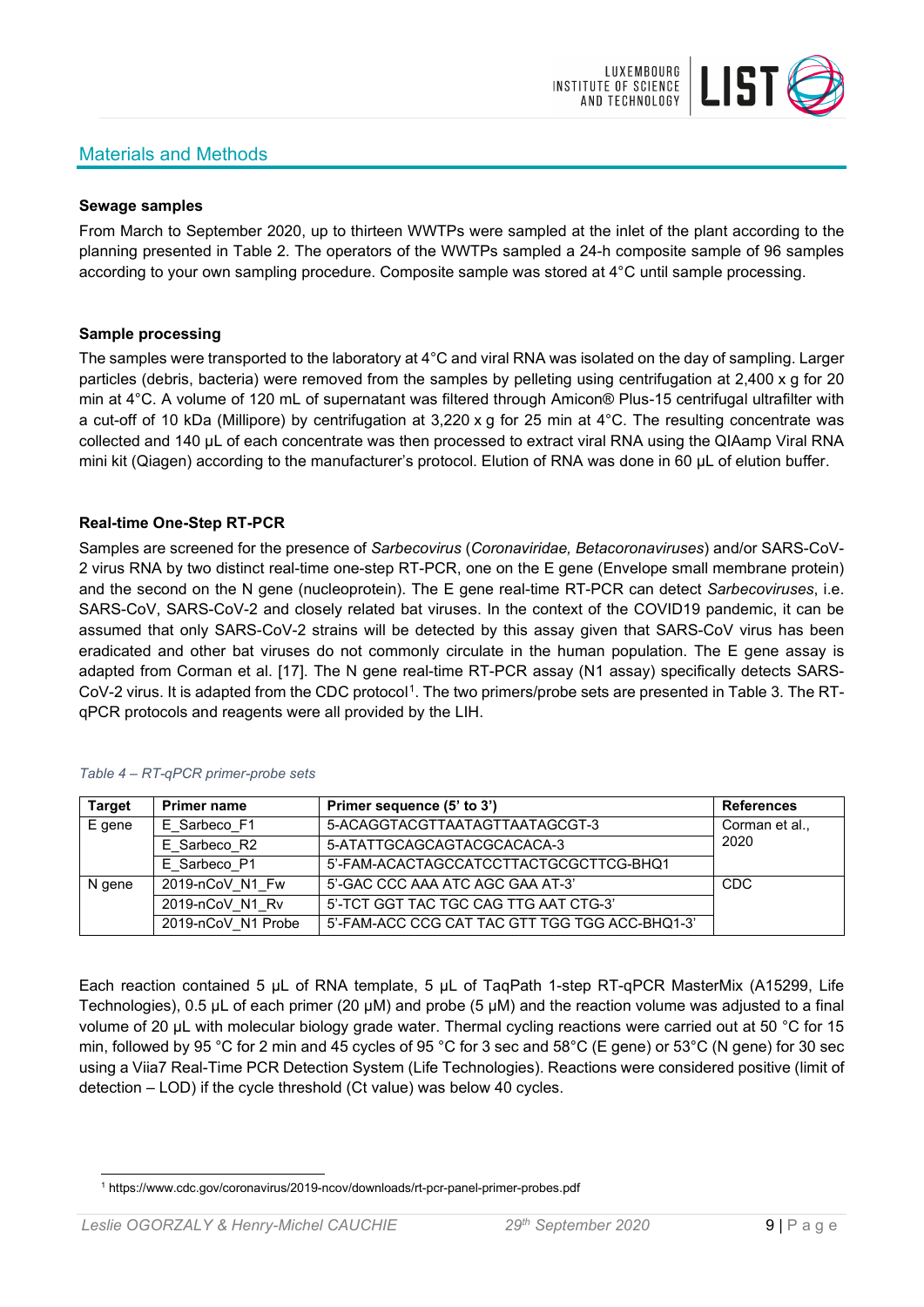

### **Controls**

A non-target RNA fragment commercially available (VetMAX™ Xeno™ IPC and VetMAX™ Xeno™ IPC Assay, ThermoFischer Scientific) was added to the viral RNA extract from sewage concentrates as an internal positive control (IPC). This IPC-RNA is used to control the performance of the RT-qPCR (E gene) and to detect the presence of RT-qPCR inhibitors.

Viral RNA copies quantification of both targeting genes in wastewater samples was performed using RT-qPCR standard curves generated using EDX SARS-CoV-2 Standard (Biorad). This standard is manufactured with synthetic RNA transcripts containing 5 targets (E, N, S, ORF1a, and RdRP genes of SARS-CoV-2, 200,000 copies/mL each).Using such a standard, the limits of quantification (LOQ) of both RT-qPCR assays were estimated to 1 RNA copy per reaction (Figure 6).



*Figure 6 – RT-qPCR standard curves established for both targeting genes (E gene and N gene) of SARS-CoV-2 using a commercially available standard (Biorad).*

## **Data interpretation**

A sample is declared positive for the presence of SARS-CoV-2 if both targets (E and N gene) are detected with Ct values less than or equal to the LOQ. If only one target is detected or if target genes are detected with Ct values between the LOD and the LOQ, samples are reported as presumptive positive (+/-). A sample is declared negative when no target genes are detected (Ct values superior to the LOD).

In case of presumptive positive, sample is tested again using another RT-qPCR detection assay (Allplex 2019 nCoV Assay, Seegene). This commercially available detection kit is a multiplex real-time RT-PCR assay for simultaneous detection of three target genes of SARS-CoV-2 in a single tube. The assay is designed to detect RdRP and N genes specific for SARS-CoV-2, and E gene specific for all *Sarbecovirus* including SARS-CoV-2.

As shown in Figure 7, a good linear relationship  $(R^2: 0.92)$  was obtained between the SARS-CoV-2 RNA concentrations estimated using the E gene and the N gene, respectively. Therefore, only the E gene results were presented in this report.